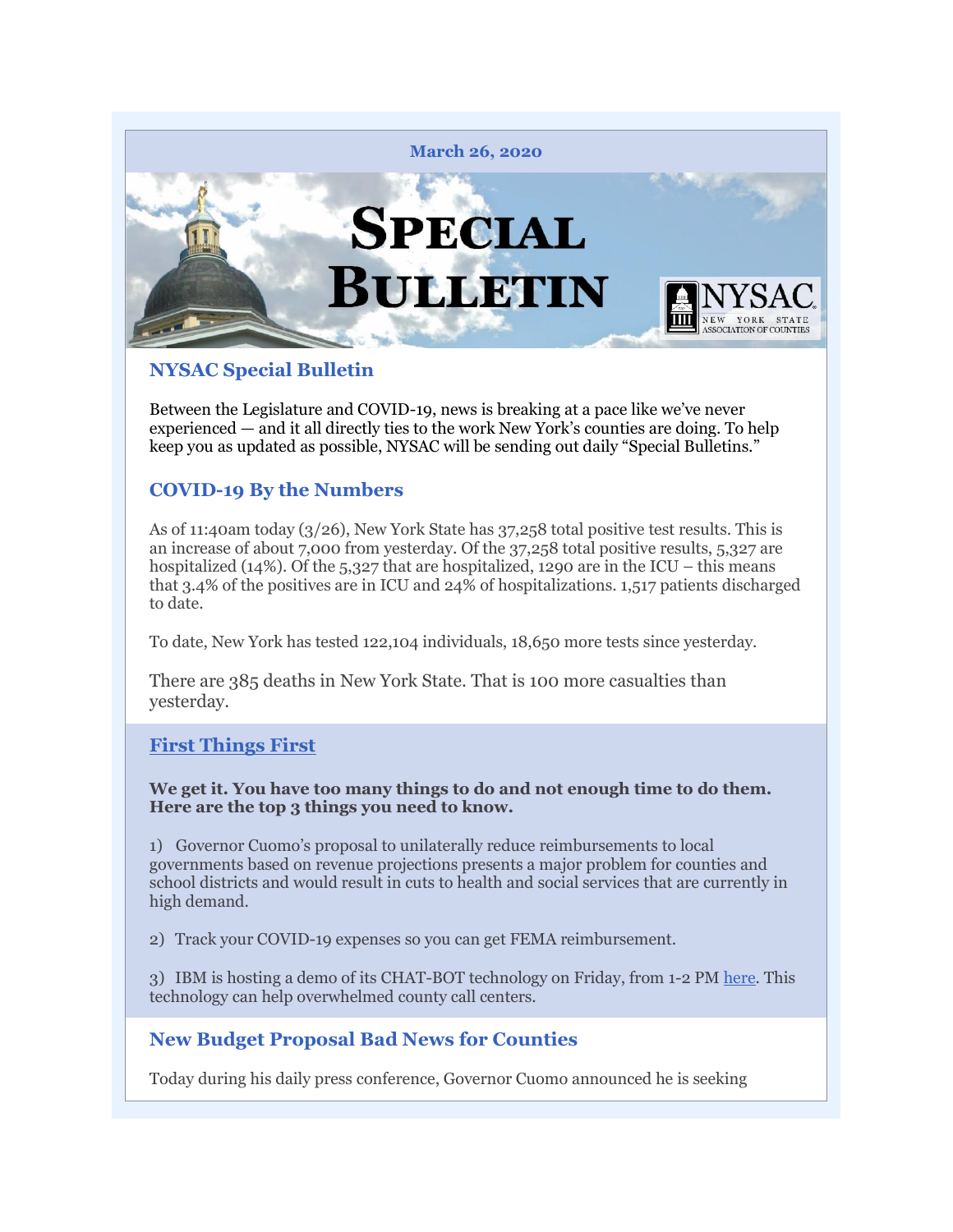sweeping authority to unilaterally reduce reimbursements to school districts and local governments over the coming fiscal year based on quarterly adjustments to revenue projections.

Counties are highly concerned with these proposals as most expenses incurred by county governments, which is local government, are the services mandated by the state to be delivered locally. These, primarily, are state health and social welfare programs—areas being called upon now at extremely high levels.

The state must rethink this proposal and ensure counties have the resources on the front lines to manage the current crisis.

[Read the full statement of opposition from NSYAC President Jack Marren.](http://r20.rs6.net/tn.jsp?f=001cPoJjvsXJRwV6pcPzFaHL2Ss-cNJaXH_NOe0rv-lIOL_TpHoTw9QJ-xdZ5S8vV-s3TaVKFsGU5TruMnlkM2dPktLZa-6JWTDqV_LdNE8zCDZ4InS6FhcwxE-7o35LhmRY4pWkpRG2-8l_rmaoMDVWlUm4ZC__acwby0kOHntl8JAFLav2Lwwxg==&c=grK04bu9GbiHN-5LZyP3VH7ui3k9QwUwFSxYL4VG432fBVkC9rfDWw==&ch=0S0yVl0CnoAvMNwSWGhWbvmCRkM6I18lV59OqWDcDvJ0Vx0NUPGhkQ==)

#### **NY Senate Majority Leader Andrea Stewart-Cousins Sheds Light on Budget, COVID-19 Response**

In an interview with WCNY's Capitol Pressroom, the Senate Majority Leader said that while the Legislature has been talking to the Governor, those conversations have mostly been about COVID-19 and that major budget items are still outstanding. They haven't come to any agreement yet.



Stewart-Cousins said that the state needs more direct aid from the Federal government and that she has been told there is a continuing conversation about what a next federal package will look like.

Importantly for counties, she said that in regard to the Governor's proposal, she would "never be in favor" of giving the Governor/DOB wide latitude to cut aid to local governments without involvement of the Legislature "in most decisions," and that "anything going forward will have limitations and constraints on the Governor, but we do need to be able to react and respond."

She also said there has not been a discussion of freezing pay for public sector employees to free up money, but something like that would not be off the table.

The Legislature will be passing legislation to allow them to convene electronically.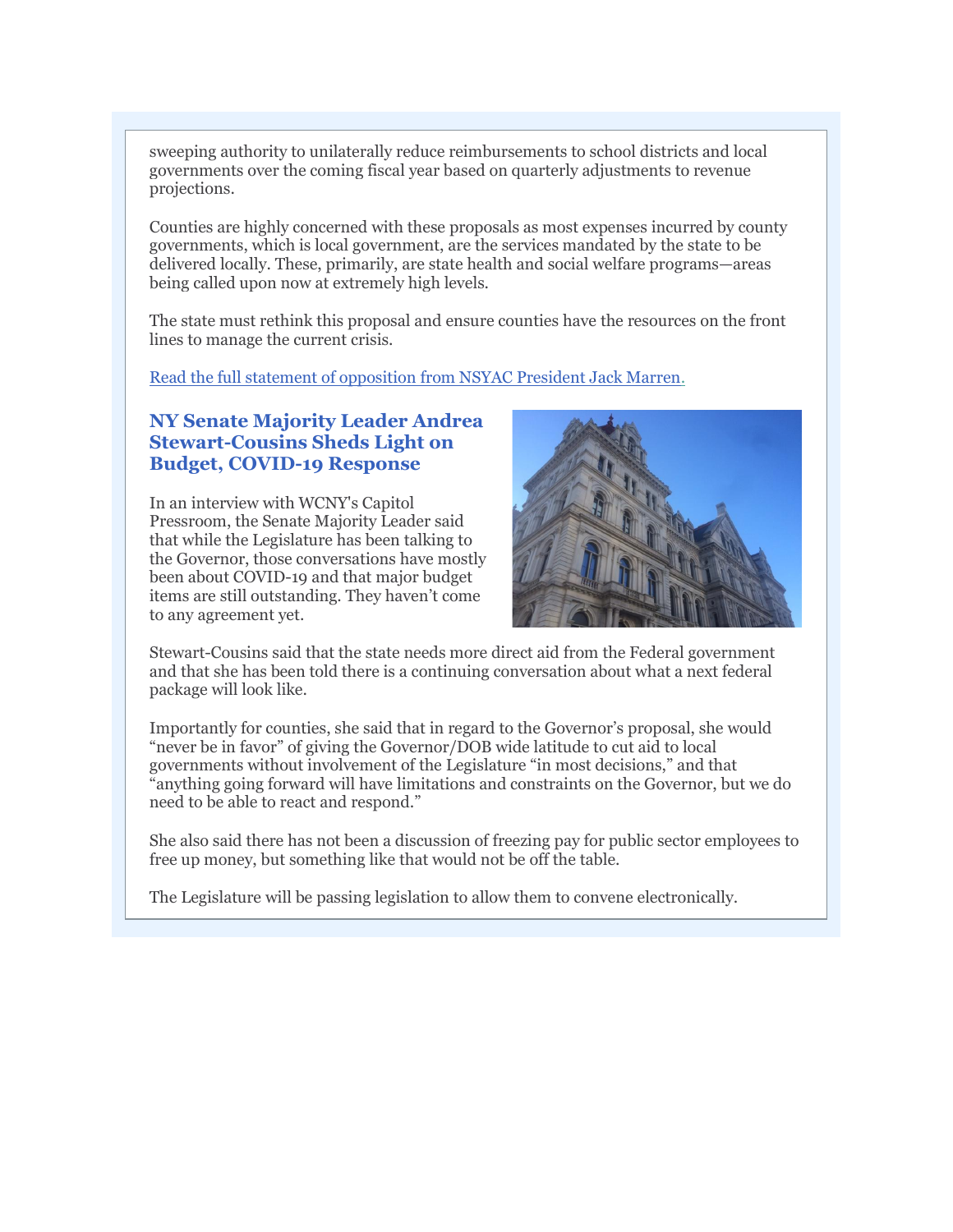**See the innovative ways counties are responding to the pandemic at our COVID-19 blog.**

**[COVID-19 Blog: Counties](http://r20.rs6.net/tn.jsp?f=001cPoJjvsXJRwV6pcPzFaHL2Ss-cNJaXH_NOe0rv-lIOL_TpHoTw9QJ6SW1UKHl89iqYrA_f22x3RIbEwIK2QufelS3XWCFZUdTiDQROIHHsB1_LG3iLAAKGx_m-xWHmRYBfy6f342-xtcbAkKEcIcGbWOnGEFh6Gn1gVTJj7HKCaMo0GwfG_ZnQ==&c=grK04bu9GbiHN-5LZyP3VH7ui3k9QwUwFSxYL4VG432fBVkC9rfDWw==&ch=0S0yVl0CnoAvMNwSWGhWbvmCRkM6I18lV59OqWDcDvJ0Vx0NUPGhkQ==)  [Innovating Vol.4](http://r20.rs6.net/tn.jsp?f=001cPoJjvsXJRwV6pcPzFaHL2Ss-cNJaXH_NOe0rv-lIOL_TpHoTw9QJ6SW1UKHl89iqYrA_f22x3RIbEwIK2QufelS3XWCFZUdTiDQROIHHsB1_LG3iLAAKGx_m-xWHmRYBfy6f342-xtcbAkKEcIcGbWOnGEFh6Gn1gVTJj7HKCaMo0GwfG_ZnQ==&c=grK04bu9GbiHN-5LZyP3VH7ui3k9QwUwFSxYL4VG432fBVkC9rfDWw==&ch=0S0yVl0CnoAvMNwSWGhWbvmCRkM6I18lV59OqWDcDvJ0Vx0NUPGhkQ==)**



# **Early Signs of Economic Hardship from COVID-19**

Counties have begun to experience dramatic increases in SNAP submissions through mybenefits.gov. Whether that continues to be the case is yet to be seen. But right now, some counties report that they are considering shifting DSS staff depending on the continued demand for benefits.

This is a multi-front war. One is on the public health front, and the other is a social and economic front that will strain governments' ability to provide adequate human services. This is compounded by a simultaneous decrease in sales tax revenues to near zero.

In addition to this impact locally, the federal government today announced that more than 3.2 million Americans have filed for unemployment. These individuals will need support at the local level.

These are just some of the reasons why counties cannot afford to take additional cuts like Medicaid and other budget shifts.

#### **Tracking COVID-19 Expenses**

As the details of the federal coronavirus stimulus package become available, it makes sense to use the current disaster management process as a model if local governments hope to receive federal assistance for their efforts. For a quick overview of this process, see the FEMA publication, "A Guide to the Disaster Declaration Process and Federal Disaster Assistance." This can be accessed from our /health website under federal resources.

To help you navigate these complex programs and track eligible costs incurred, ICMA Strategic Partner Hagerty Consulting has provided a toolkit available here for download that you and your teams can use to track disaster-related costs. This toolkit includes cost-tracking instructions, templates, and a supporting documentation tool for your use and review that incorporates guidance on:

- Force Account Labor
- Force Account Equipment
- Force Account Materials
- Donated Resources
- Rented Equipment
- Contracts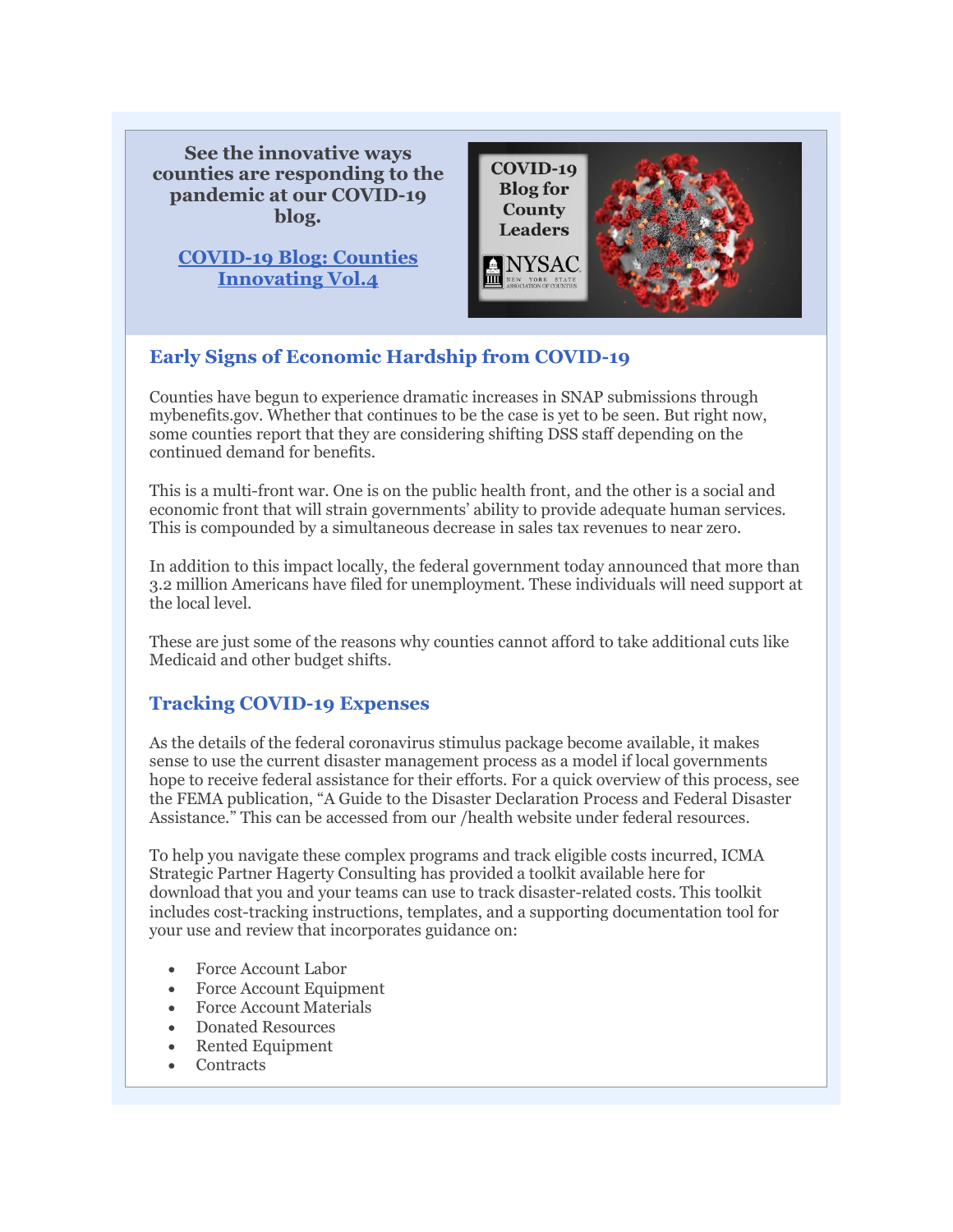Supporting Documentation - excerpt from FEMA's Public Assistance Program and Policy Guide (PAPPG).

> COVID-19 **Blog for County Leaders**

While this is only the first step of a much larger, longer, and burdensome reimbursement process, it should be helpful to you and your team.

**[Learn more about](http://r20.rs6.net/tn.jsp?f=001cPoJjvsXJRwV6pcPzFaHL2Ss-cNJaXH_NOe0rv-lIOL_TpHoTw9QJ6SW1UKHl89iY0HIFT90WAjYJ6CvCgoguR6VL71V0f1343eoytgcbVFJo1YojukSozzupdJ-Oz_srILCyWtR2OdHqQ7-HkcLt0DnyYwW7heV0CIijF7RHOfUnExB689QRw==&c=grK04bu9GbiHN-5LZyP3VH7ui3k9QwUwFSxYL4VG432fBVkC9rfDWw==&ch=0S0yVl0CnoAvMNwSWGhWbvmCRkM6I18lV59OqWDcDvJ0Vx0NUPGhkQ==)  [managing county](http://r20.rs6.net/tn.jsp?f=001cPoJjvsXJRwV6pcPzFaHL2Ss-cNJaXH_NOe0rv-lIOL_TpHoTw9QJ6SW1UKHl89iY0HIFT90WAjYJ6CvCgoguR6VL71V0f1343eoytgcbVFJo1YojukSozzupdJ-Oz_srILCyWtR2OdHqQ7-HkcLt0DnyYwW7heV0CIijF7RHOfUnExB689QRw==&c=grK04bu9GbiHN-5LZyP3VH7ui3k9QwUwFSxYL4VG432fBVkC9rfDWw==&ch=0S0yVl0CnoAvMNwSWGhWbvmCRkM6I18lV59OqWDcDvJ0Vx0NUPGhkQ==)  [finances at our](http://r20.rs6.net/tn.jsp?f=001cPoJjvsXJRwV6pcPzFaHL2Ss-cNJaXH_NOe0rv-lIOL_TpHoTw9QJ6SW1UKHl89iY0HIFT90WAjYJ6CvCgoguR6VL71V0f1343eoytgcbVFJo1YojukSozzupdJ-Oz_srILCyWtR2OdHqQ7-HkcLt0DnyYwW7heV0CIijF7RHOfUnExB689QRw==&c=grK04bu9GbiHN-5LZyP3VH7ui3k9QwUwFSxYL4VG432fBVkC9rfDWw==&ch=0S0yVl0CnoAvMNwSWGhWbvmCRkM6I18lV59OqWDcDvJ0Vx0NUPGhkQ==)  [COVID-19 Blog post:](http://r20.rs6.net/tn.jsp?f=001cPoJjvsXJRwV6pcPzFaHL2Ss-cNJaXH_NOe0rv-lIOL_TpHoTw9QJ6SW1UKHl89iY0HIFT90WAjYJ6CvCgoguR6VL71V0f1343eoytgcbVFJo1YojukSozzupdJ-Oz_srILCyWtR2OdHqQ7-HkcLt0DnyYwW7heV0CIijF7RHOfUnExB689QRw==&c=grK04bu9GbiHN-5LZyP3VH7ui3k9QwUwFSxYL4VG432fBVkC9rfDWw==&ch=0S0yVl0CnoAvMNwSWGhWbvmCRkM6I18lV59OqWDcDvJ0Vx0NUPGhkQ==)  [Managing County](http://r20.rs6.net/tn.jsp?f=001cPoJjvsXJRwV6pcPzFaHL2Ss-cNJaXH_NOe0rv-lIOL_TpHoTw9QJ6SW1UKHl89iY0HIFT90WAjYJ6CvCgoguR6VL71V0f1343eoytgcbVFJo1YojukSozzupdJ-Oz_srILCyWtR2OdHqQ7-HkcLt0DnyYwW7heV0CIijF7RHOfUnExB689QRw==&c=grK04bu9GbiHN-5LZyP3VH7ui3k9QwUwFSxYL4VG432fBVkC9rfDWw==&ch=0S0yVl0CnoAvMNwSWGhWbvmCRkM6I18lV59OqWDcDvJ0Vx0NUPGhkQ==)  [Finances in the Wake](http://r20.rs6.net/tn.jsp?f=001cPoJjvsXJRwV6pcPzFaHL2Ss-cNJaXH_NOe0rv-lIOL_TpHoTw9QJ6SW1UKHl89iY0HIFT90WAjYJ6CvCgoguR6VL71V0f1343eoytgcbVFJo1YojukSozzupdJ-Oz_srILCyWtR2OdHqQ7-HkcLt0DnyYwW7heV0CIijF7RHOfUnExB689QRw==&c=grK04bu9GbiHN-5LZyP3VH7ui3k9QwUwFSxYL4VG432fBVkC9rfDWw==&ch=0S0yVl0CnoAvMNwSWGhWbvmCRkM6I18lV59OqWDcDvJ0Vx0NUPGhkQ==)  [of COVID-19](http://r20.rs6.net/tn.jsp?f=001cPoJjvsXJRwV6pcPzFaHL2Ss-cNJaXH_NOe0rv-lIOL_TpHoTw9QJ6SW1UKHl89iY0HIFT90WAjYJ6CvCgoguR6VL71V0f1343eoytgcbVFJo1YojukSozzupdJ-Oz_srILCyWtR2OdHqQ7-HkcLt0DnyYwW7heV0CIijF7RHOfUnExB689QRw==&c=grK04bu9GbiHN-5LZyP3VH7ui3k9QwUwFSxYL4VG432fBVkC9rfDWw==&ch=0S0yVl0CnoAvMNwSWGhWbvmCRkM6I18lV59OqWDcDvJ0Vx0NUPGhkQ==)**

### **IBM Watson Call Assistant for County Call Centers**

David Sodergren from IBM joined NYSAC's nightly County Leader conference call to talk about a CHAT-BOT (Citizen Support Virtual Agent) that can help overwhelmed county call centers deal with the high volume of incoming calls.

The CHAT-BOT would overlay your existing website Q and A section or

call center and help answer or direct up to 50% of the questions from the public.

David will be hosting a WebEx demo tomorrow, Friday, March  $27<sup>th</sup>$  from 1-2pm at: [https://ibm.webex.com/meet/david.sodergren](http://r20.rs6.net/tn.jsp?f=001cPoJjvsXJRwV6pcPzFaHL2Ss-cNJaXH_NOe0rv-lIOL_TpHoTw9QJ-xdZ5S8vV-sFZ9G0SdVRuB_hG4gHd-xHwy_-XzzIyZvQ-t7l5OK09aifgMBKjjph2RAQ4q4kJrVjY58RF-wkVrHAwNE3QZtMrfKtUakCp3SGMoBe275EVQ=&c=grK04bu9GbiHN-5LZyP3VH7ui3k9QwUwFSxYL4VG432fBVkC9rfDWw==&ch=0S0yVl0CnoAvMNwSWGhWbvmCRkM6I18lV59OqWDcDvJ0Vx0NUPGhkQ==)

Email - [David.Sodergren@ibm.com](mailto:David.Sodergren@ibm.com)